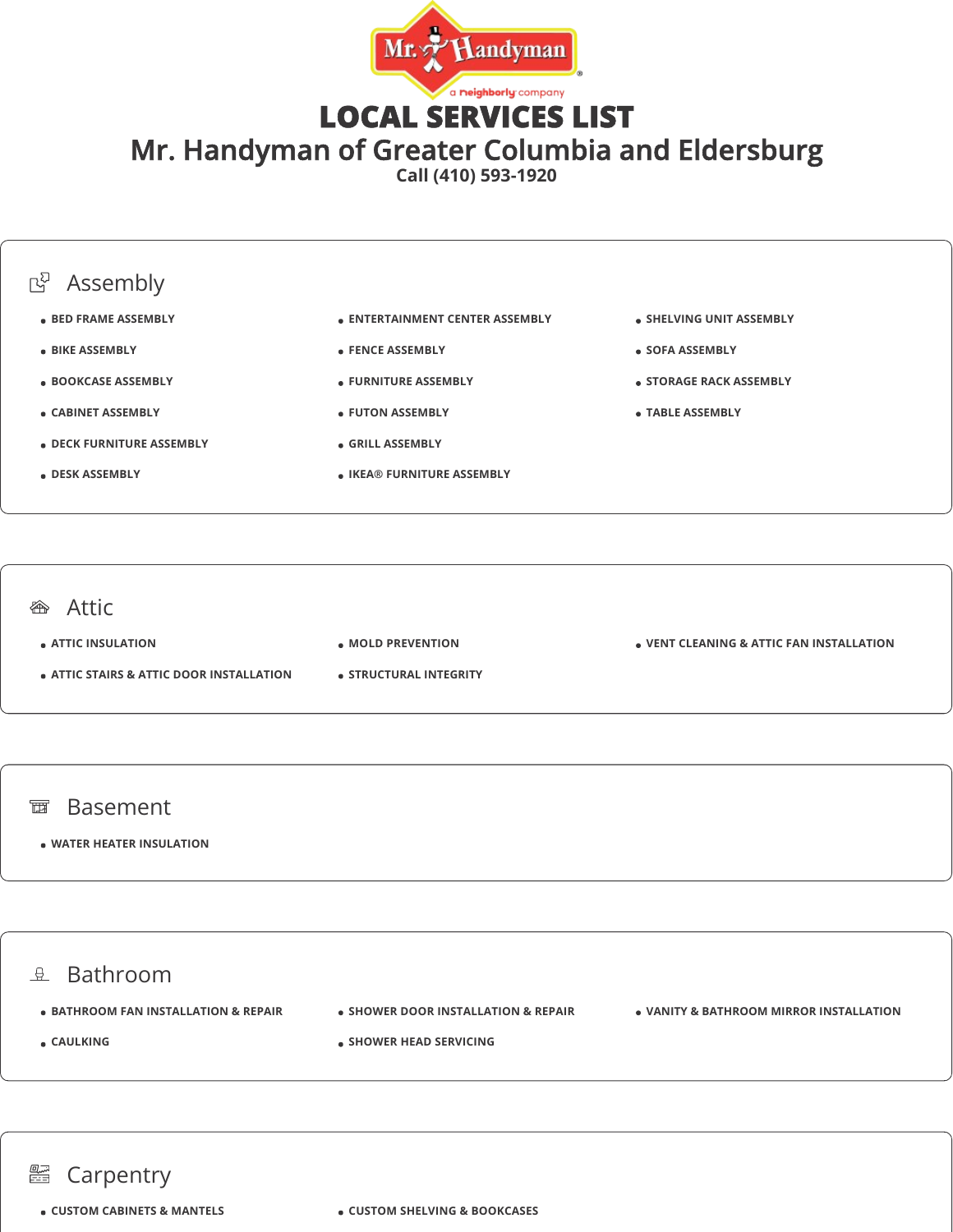

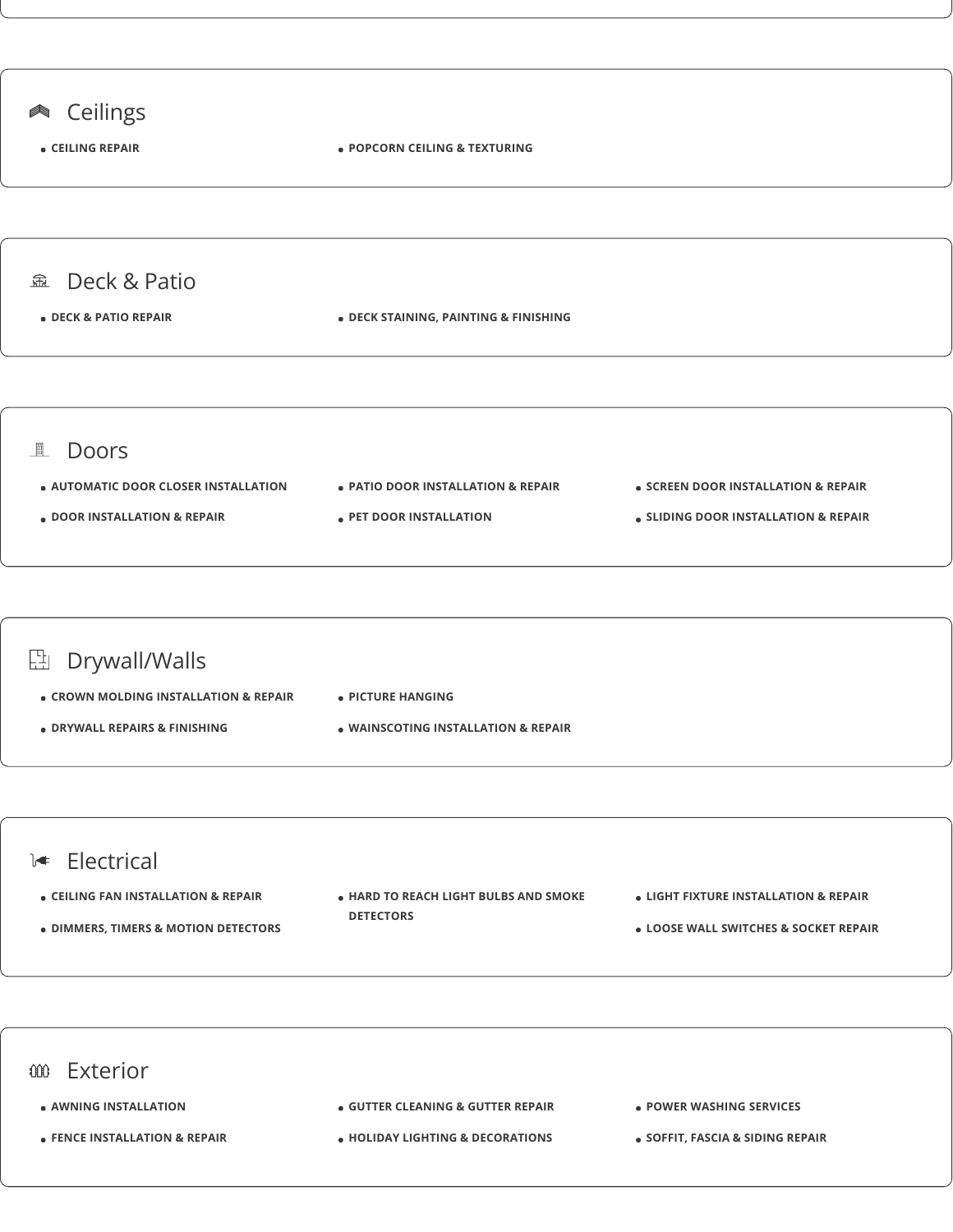

- **BABY PROOFING**
- **BASKETBALL POLE INSTALLATION**
- **BLACKBOARD INSTALLATION**
- **HANDRAIL & STAIRS INSTALLATION**
- **SHELVING INSTALLATION**
- **TV WALL MOUNT**



## **■ Living & Dining Room**

**MANTEL INSTALLATION**

## **Painting**

**CROWN MOLDING & TRIM PAINTING DOOR PAINTING FURNITURE PAINTING & STAINING**